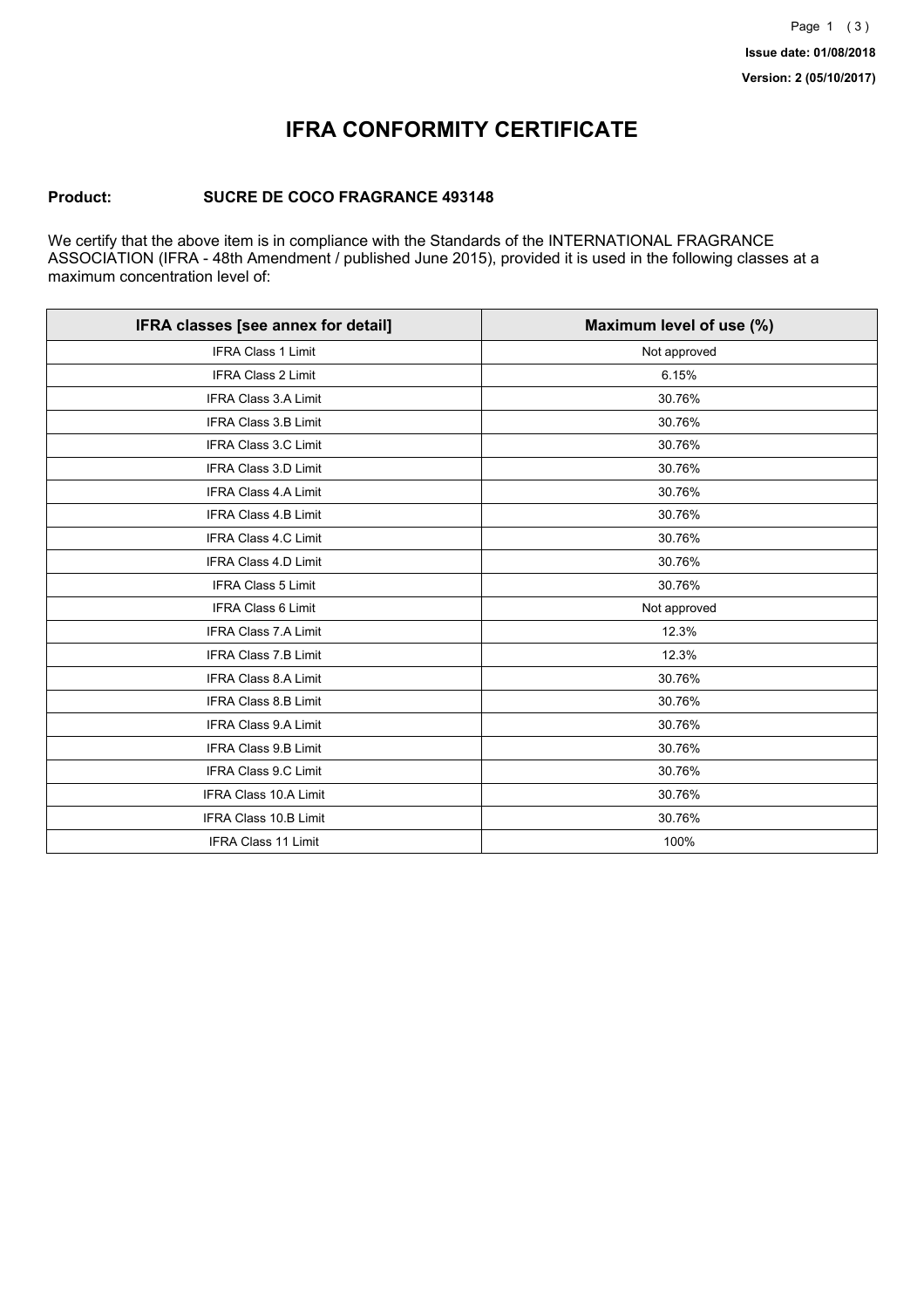### **IFRA CONFORMITY CERTIFICATE**

For other kinds of application or use at higher concentration levels, a new evaluation may be needed; please contact Gracefruit Ltd.

The following ingredient(s) have the potential to form nitrosamines in nitrosating systems:

DIMETHYL ANTHRANILATE

The IFRA Standards regarding use restrictions are based on safety assessments by the Panel of Experts of the RESEARCH INSTITUTE FOR FRAGRANCE MATERIALS (RIFM) and are enforced by the IFRA Scientific Committee. Evaluation of individual Fragrance ingredients is made according to the safety standards contained in the relevant section of the IFRA Code of Practice.

Please note that the IFRA limits detailed on page 1 of this document, also take into consideration the restrictions listed in the annexes of the Cosmetics Regulation 1223/2009/EC.

We can confirm that only ingredients approved by the safety clearance procedure are present within this compound. It is the ultimate responsibility of our customer to ensure the safety of the final product (containing this fragrance) by further testing if need be.